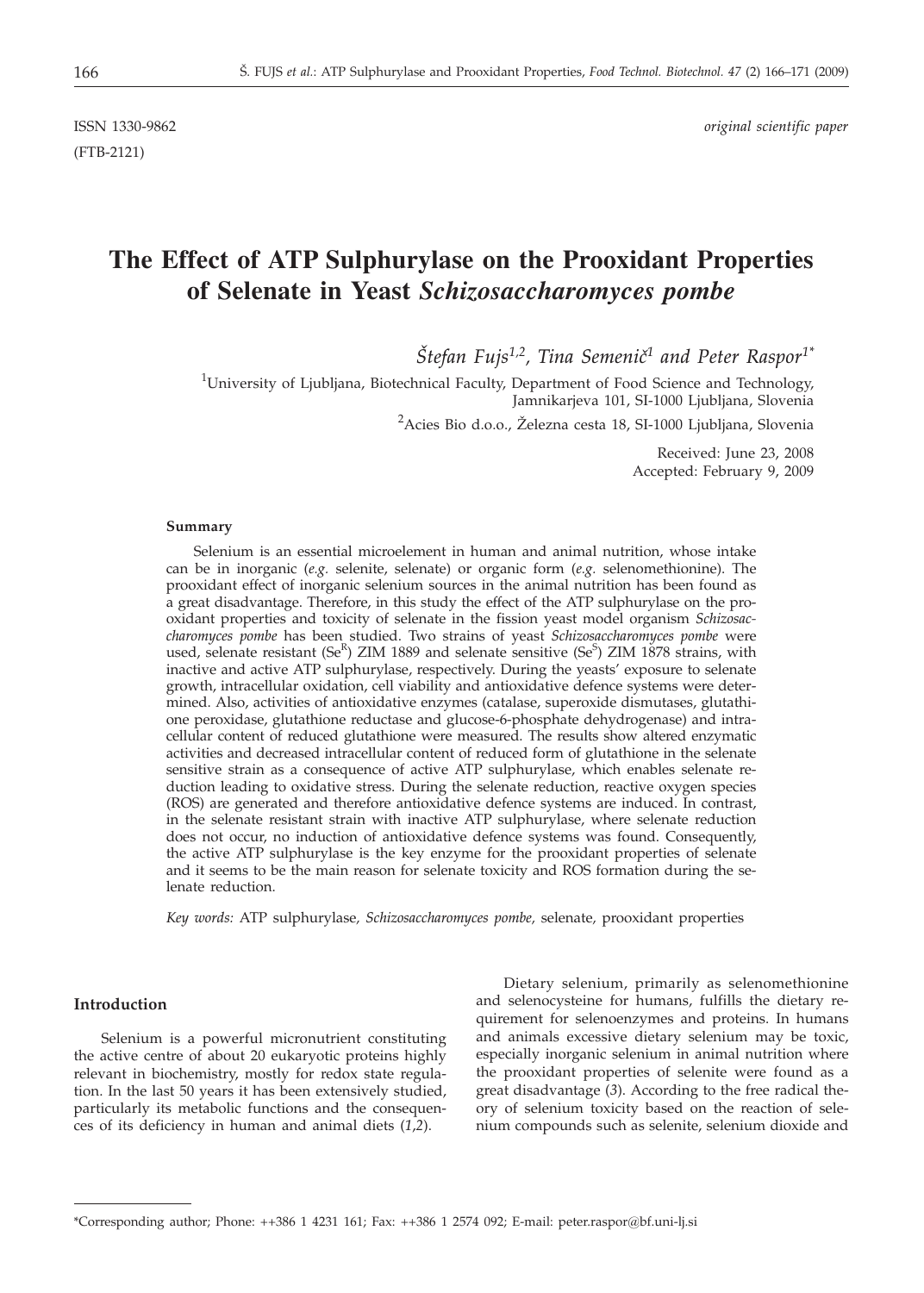diselenides, with thiols such as glutathione, selenotrisulphides are formed, which react with other thiols to generate superoxide and other reactive oxygen species. This catalytic reaction of selenium compounds with thiols likely accounts for selenium toxicity. Selenium compounds such as selenates and selenoethers (R-Se-R), which do not react with thiols, become toxic only after reduction to selenite or selenol (*4*).

Selenate toxicity is believed to be connected with the formation of reactive oxygen species (ROS), namely superoxide anions  $(O_2^-)$  and hydrogen peroxide  $(H_2O_2)$ , during selenate reduction. Superoxide anions might be processed during nonenzymatic selenate reduction with reduced glutathione  $(5,6)$ . It is known that  $H_2O_2$  can react with  $Fe^{2+}$  or  $Cu^{+}$  (Fenton's reaction), so more ROS can be formed, namely hydroxyl radical (OH· ) (*7*). It was demonstrated that enzyme ATP sulphurylase plays an important role in the reduction of selenate to selenite (*8*). Since selenite is more toxic than selenate (*5*), selenate tolerance of yeasts depends on the amount of selenite produced in the presence of functionally active ATP sulphurylase during the selenate reduction process (*8*).

Selenate has similar chemical properties as sulphate, so it is assimilated by sulphur assimilation pathway (*9*), where it is co-transported into the cell with  $3H<sup>+</sup>$  by sulphate permease, which is the first step in sulphur assimilation pathway. Selenate needs to be activated by enzyme ATP sulphurylase before the reduction process can begin. It converts selenate to adenosine 5'-phosphoselenate (APSe), which is reduced by APS kinase to 3'-phospho-5'-adenosine phosphoselenate (PAPSe). Selenite is reduced from PAPSe by PAPSe reductase (*10*). Selenide  $(H<sub>2</sub>Se)$  can be formed from selenite by sulphite reductase (*11*) and can also be reduced nonenzymatically with reduced glutathione (GSH) to elemental selenium (*9,11*).

If the levels of ROS produced during enzymatic as well as nonenzymatic selenate reduction exceed the antioxidant capacity of the cells, the cells face an oxidative stress (*12*). ROS can react with cellular macromolecules (DNA, lipids and proteins), which are protected by primary (neutralising ROS) and secondary antioxidative defence systems (repairing damages, degrading oxidised molecules). Cells possess enzymatic and nonenzymatic primary defence systems to protect cellular components, GSH being perhaps the best-known example of nonenzymatic antioxidative defence system (12). O<sub>2</sub><sup>-</sup> can be enzymatically removed by manganese containing superoxide dismutase (MnSOD) in mitochondria, and copper and zinc superoxide dismutase (Cu/ZnSOD) in cytoplasm (*13*). The enzyme catalase (CAT) catalyses the dismutation of  $H_2O_2$ . Glutathione peroxidase (GPX) reduces  $H_2O_2$  using GSH as a reductant. Subsequently, oxidised glutathione (GSSG) can be reduced by NADPH- -dependent glutathione reductase (GR), which is responsible for the maintenance of the GSH/GSSG ratio in the cell (*12*). NADPH, the reducing power, is mainly generated by glucose-6-phosphate dehydrogenase (G6PDH) *via* the pentose phosphate pathway (*14*).

In this study the effect of ATP sulphurylase on the prooxidant properties of selenate in selenate resistant (Se<sup>R</sup>) and selenate sensitive (Se<sup>S</sup>) yeast strains *Schizosaccharomyces pombe* has been investigated. To elucidate selenate toxicity in the  $Se^{R}$  and  $Se^{S}$  strains during the

selenate reduction and ROS generation, estimation of intracellular oxidation, cell viability, enzymatic activities of the enzymes mentioned above and intracellular content of GSH were determined.

## **Materials and Methods**

## *Yeast strains*

Two *Schizosaccharomyces pombe* strains were used. *Schizosaccharomyces pombe* ZIM 1889 (B-579 Se<sup>R</sup>-2) is selenate resistant/sulphate non-utilizing strain (SeR) with the inactive sulphate reduction pathway. This mutant has defective ATP sulphurylase and therefore it is unable to convert sulphate to adenosine 5'-phosphosulphate. *Schizosaccharomyces pombe* ZIM 1878 (B-579 h– SeS) is selenate sensitive/sulphate utilizing strain  $(Se<sup>S</sup>)$  with an active sulphate reduction pathway by which sulphate ions can cross the cell membrane and enter the pathway (*10*). Yeast strains are deposited at the Collection for Industrial Microorganisms (ZIM), Ljubljana, Slovenia.

#### *Growth medium and culture conditions*

Yeasts were cultured at  $28 \text{ °C}$  on a shaker (200 rpm) in the liquid YEPD medium (yeast extract 1 % (Biolife, Italy), peptone 1 % (Biolife, Italy) and glucose 2 % (Sigma- -Aldrich, USA)) in 500-mL Erlenmeyer flasks. Initial pH of the medium was adjusted to pH=4. 6 with 1 M HCl or NaOH (Sigma-Aldrich, USA). Selenate concentrations of 0. 04, 0. 4 and 4 mM in the medium were obtained with the addition of appropriate amounts of 0. 2 M stock solutions as  $Na<sub>2</sub>SeO<sub>4</sub>$  (Merck, Germany) at the beginning of cultivation.

For viability assays, YEPD agar (yeast extract 1 %, peptone 1 %, glucose 2 %, and agar 2 % (Biolife, Italy)) was used.

## *Cell viability determination*

For viability assays in the mid-exponential phase, the cells were diluted in physiological solution (0. 9 % NaCl (Merck, Germany)), plated on YEPD agar and counted after 3 days of incubation at 28 °C. The cell viability results are expressed as colony forming units per mL (CFU/mL), where one CFU is defined as a cell capable of replication (*15*). The total cell number was determined by measuring absorbance  $(A_{650})$  and calculated from standard curve equation.

#### *Estimation of intracellular oxidation*

Intracellular oxidation was estimated in the mid-exponential phase using a method described by Jakubowski and Bartosz (*16*), where compound 2',7'-dichlorofluorescin (H<sub>2</sub>DCF) (Sigma-Aldrich, USA) is able to react with oxidants. It is given as 2',7'-dichlorofluorescin diacetate ( $H_2$ DCFDA), which easily penetrates the plasma membrane and is hydrolyzed inside the cells by non- -specific esterases. Therefore, the non-fluorescent H<sub>2</sub>DCF is oxidized to fluorescent 2',7'-dichlorofluorescin (DCF), which is determined fluorimetrically (Tecan Safire2, Switzerland). Cell suspensions were prepared as described previously by Jamnik and Raspor (*17*), and incubated with H<sub>2</sub>DCFDA in the dark (200 rpm, 120 min, 28 °C).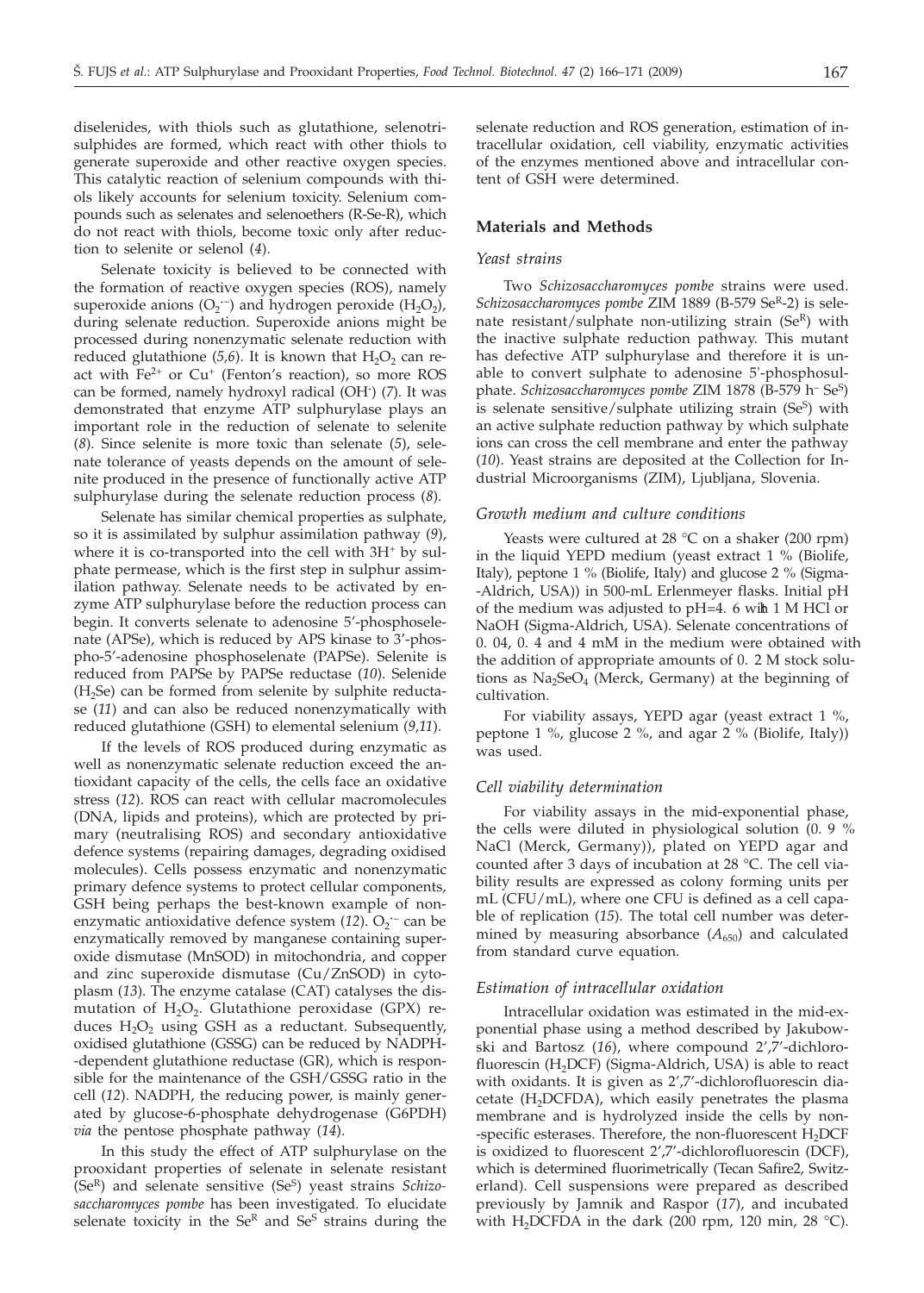Results are expressed in relative values with the values of control samples presenting 100 %.

## *Preparation of yeast cell-free extracts*

The yeast cell-free extracts were prepared from the culture in the mid-exponential growth phase using liquid nitrogen. The biomass was harvested (4000 rpm, 5 min) and washed twice with 15 mM phosphate buffer (pH=4. 0) (Merck, Germany), covered with liquid nitrogen and smashed three times. Phosphate buffer of 50 mM (pH=7. 0) with protease inhibitor cocktail (Roche, Switzerland) was added to the biomass at a ratio 5 to 1. Centrifugation at 20 000 $\times$ *g* and 4 °C for 20 min followed. The supernatant was collected and protein levels were determined by the method of Bradford (*18*) with BSA as standard. The supernatant was stored at –80 °C for further analysis for a maximum of three days.

## *Measurement of the efficiency of antioxidative defence systems*

Enzymatic activities of superoxide dismutases, catalase, glutathione peroxidase, glutathione reductase and glucose-6-phosphate dehydrogenase were determined in yeast cell-free extracts. The total SOD activity was assayed using the method of Ravindranath and Fridovich (*13*), where one unit of SOD activity is defined as the quantity of enzyme that reduces the superoxide-dependent colour change by 50 %. The MnSOD activity was measured after adding 0. 6 M KCN to the same reagents as for measuring total SOD activity (*19*). CAT activity was determined in terms of decomposition of hydrogen peroxide, which was followed directly by the decrease in absorbance at 240 nm (*20*). The activities of GPX and G6PDH were determined by monitoring NADPH oxidation and NAPD<sup>+</sup> reduction at 340 nm, respectively (*21,22*). For determining GR activity, method of Pinto *et al*. (*23*) was used. The reduced glutathione (GSH) content was measured as described by Jamnik and Raspor (*17*).

Experiments were done in duplicates. The data obtained were analyzed using Student's *t*-test for significant differences between the two sample mean values  $(N\geq 6)$ .

#### **Results and Discussion**

The enzyme ATP sulphurylase of sulphur assimilation pathway has an important role not only in sulphate, but also in selenate reduction processes (*8,22,24*). ATP sulphurylase activates selenate to APSe, which can be further reduced (*24*). Because selenate-resistant (SeR) strain of *S. pombe* used in our study has inactive ATP sulphurylase, selenate cannot be activated to form APSe and further reduced to toxic selenite. Therefore, selenate has no inhibitory effect on the growth (*8*) and cell viability (Fig. 1) of the Se<sup>R</sup> strain. Raspor *et al.* (8) demonstrated that in the presence of selenate, the  $Se<sup>R</sup>$  cells accumulated  $(3163±30) \mu g$  of Se per g of dry mass, which is 10-fold more bioaccumulated selenium than by selenate-sensitive (Se<sup>S</sup>) strain ((307 $\pm$ 37) µg of Se per g of dry mass) of yeast *S. pombe* if 4 mM selenate were added to the growth medium, while its growth did not decrease. It was also demonstrated that selenite added to the growth medium of  $\mathbf{Se}^R$  and  $\mathbf{Se}^S$  strains caused similar inhibitory effects on both strains. This effect was similar to that when selenate was added to the growth medium of the Se<sup>S</sup> strain  $(8)$ .

Inhibitory effect of Se(VI) on yeast viability is seen in Fig. 1. Total cell number and colony forming units (CFU) did not change in selenate resistant  $(Se<sup>R</sup>)$  strain due to Se(VI) supplementation. Cell viability decreased significantly in the selenate sensitive  $(Se<sup>S</sup>)$  strain, where 0. 04 mM Se(VI) reduced total cell number and CFU by 63 and 79 %, respectively. Both 0.4 and 4 mM Se(VI) concentrations caused total inhibition of cell growth; therefore, CFU was reduced by 98 % compared to the control CFU.

Selenate sensitive  $(Se^S)$  strain has an active ATP sulphurylase, and that is why selenate can be activated to APSe and reduced to selenite, which can reduce yeast growth (*8*). Therefore, it was expected that cell viability in the mid-exponential phase would decrease. Results showed that total cell number and cell viability decreased significantly when higher selenate concentrations were added to the medium (Fig. 1).

Due to selenate toxicity, microorganisms have developed different detoxification mechanisms, which involve enzymatic reduction of selenite to elemental selenium, as described for moulds and yeast (*24–26*). Nonenzymatic



Fig. 1. Effect of Se(VI) on cell viability of yeast *S. pombe* ZIM 1889 (Se<sup>R</sup>) and ZIM 1878 (Se<sup>S</sup>) in the mid-exponential phase of the aerobic cultivation. The results are presented as the mean of at least two independent cultivations±SD. (Symbols:  $\blacksquare$  total cell number,  $\Box$ CFU, \*p<0. 001)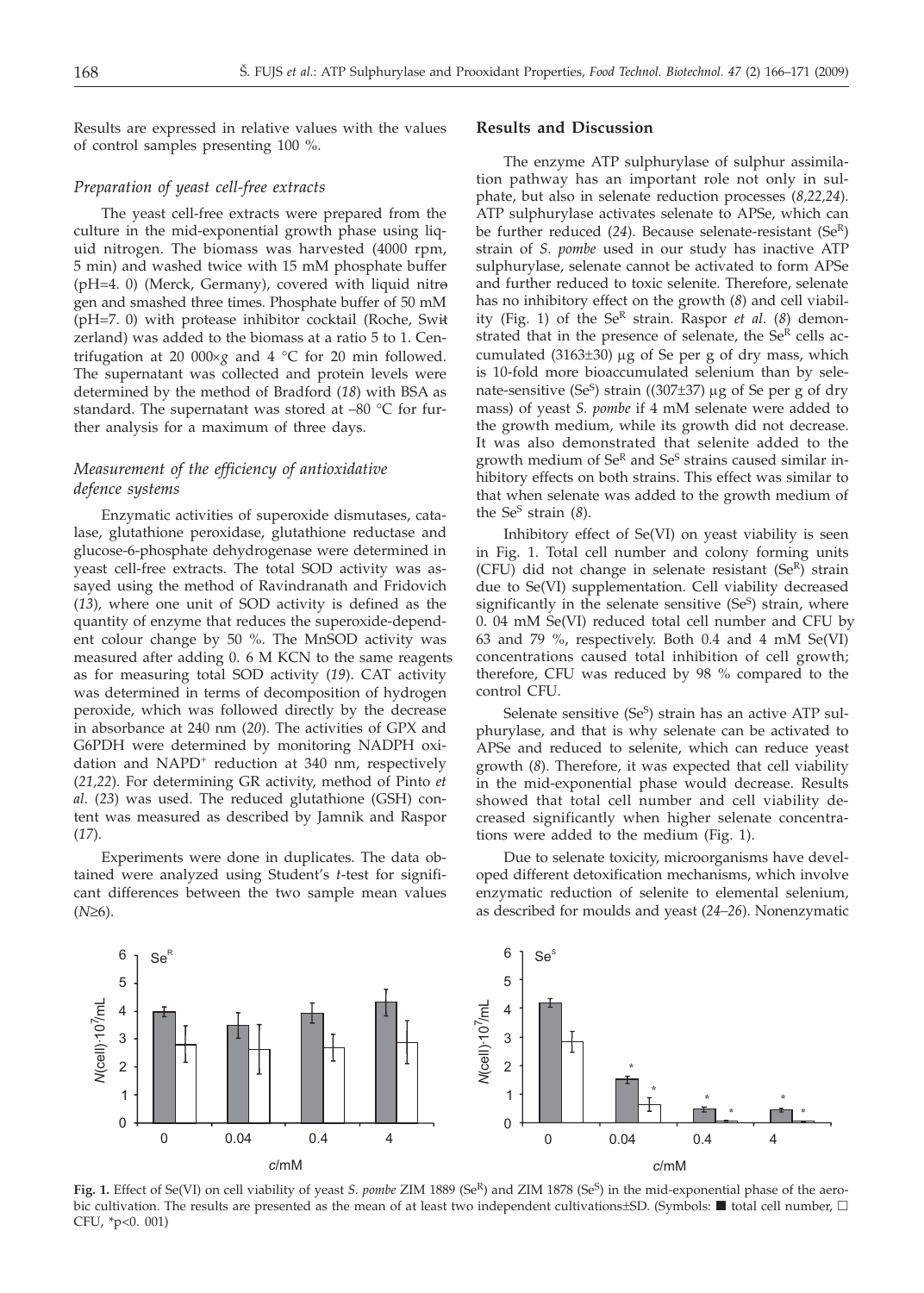detoxification mechanism includes reduced form of glutathione for conversion of selenate to elemental selenium (*27*). Antioxidative defence systems also have important role in affecting selenite resistance, since it has been shown that overexpression of enzyme glutathione reductase increased the resistance to selenite in the yeast *Saccharomyces cerevisiae* (*5*). To get a better understanding of the ATP sulphurylase in connection with oxidative stress during the selenate reduction, we investigated the efficiency of antioxidative defence systems in the fission yeast, *S. pombe,* with active and inactive ATP sulphurylase.

Toxicity of selenate when reduced to selenite is believed to be due to ROS formation during selenate reduction process (*5,6,9*), which can lead to oxidative stress (*12*). If ROS are not removed by antioxidative defence systems, they can damage cellular macromolecules, cell replication is stopped and cell death can result. According to this fact we estimated intracellular oxidation, which was not altered in the  $Se^{R}$  strain, while it was significantly increased in the  $Se<sup>S</sup>$  strain during the selenate supplementation (Table 1). From these results, it can be concluded that active ATP sulphurylase is necessary for selenate reduction when ROS are generated and oxidative stress occurs.

Therefore, Se(VI) added at the beginning of the batch cultivations caused no significant differences in enzyme activities of antioxidative defence system nor in reduced glutathione content of  $Se^{R}$  strain (Table 1). On the contrary, in Se<sup>S</sup> strain (Table 1) only total activity and  $Cu/$ ZnSOD activity were not altered. MnSOD activity increased approx. 3-fold when 0. 4 and 4 mM concentrations of Se(VI) were added, but not in the samples with 0. 04 mM Se(VI). All three (0. 04, 0. 4 and 4 mM) Se(VI) concentrations led to significantly higher activities of CAT, GPX and GR. Activities of CAT and GPX increased in proportion to higher Se(VI) concentrations. The con-

centrations of Se(VI) of 0.04, 0.4 and 4 mM caused increased CAT activity by 3-, 4.7- and 5-fold, respectively. Lower increases were found in GPX activity, in the range from 1. 3 to 1. 9 in comparison with control sample without selenium. GR activity was 10-fold higher when samples were treated with 0. 04 mM Se(VI), but only 4. 4- and 3. 7-fold when 0. 4 and 4 mM Se(VI) were added, respectively. G6PDH activity was also measured. However, only 0. 04 mM Se(VI) led to significant, 18-fold increase (Table 1). Reduced glutathione (GSH) content did not change in selenate resistant strain, but 0. 04, 0. 4 and 4 mM Se(VI) altered the reduction of GSH by 6-, 11- and 14-fold in the  $Se<sup>S</sup>$  strain, respectively.

Superoxide dismutases are the main antioxidative defence systems against superoxide anions (*28*). Total SOD and Cu/ZnSOD activities were not changed significantly during the selenate exposure. Only MnSOD activity increased in the selenate-treated samples of the Se<sup>S</sup> strain (Table 1), which indicates the increase of superoxide anion generation as a by-product of oxidative phosphorylation, probably due to higher ATP consumption during Se(VI) exposure needed for selenate activation.

Se(VI) ions added to the  $Se<sup>S</sup>$  strain increased catalase and glutathione peroxidase activity (Table 1), which are responsible for removing hydrogen peroxide  $(H_2O_2)$ from the cells. It is believed that hydrogen selenide  $(H<sub>2</sub>Se)$ , produced from selenite by sulphite reductase (*11*), can react with GSH from which  $H_2O_2$  is formed (6), which causes oxidative stress. Since CAT has lower affinity for  $H<sub>2</sub>O<sub>2</sub>$  than GPX, it plays an important role when higher intracellular concentrations of  $H_2O_2$  are induced (29). It can be postulated that Se(VI) contribute to the increase of  $H_2O_2$  to such extent that CAT activity has to be induced. Removing  $H_2O_2$  is critical for the cell, since it can react with metal ions (*e.g.* Fe or Cu) resulting in the formation of hydroxyl radical (OH·), which is known as Fenton reaction (*7*).

Table 1. Effect of Se(VI) on intracellular oxidation and antioxidative defence systems (including the activity of total superoxide dismutase (SOD), manganese*-*dependent superoxide dismutase (MnSOD), copper*/*zinc-superoxide dismutase (Cu/ZnSOD), catalase (CAT), glutathione peroxidase (GPX), glutathione reductase (GR), glucose-6-phosphate dehydrogenase (G6PDH) and intracellular content of glutathione (GSH)) of yeast *S. pombe* ZIM 1889 (Se<sup>R</sup>) and ZIM 1878 (Se<sup>S</sup>) in the mid-exponential phase of the aerobic cultivation

|                                      | Control         |                 | $0.04$ mM       |                             | $0.4 \text{ mM}$ |                           | $4 \text{ mM}$  |                           |
|--------------------------------------|-----------------|-----------------|-----------------|-----------------------------|------------------|---------------------------|-----------------|---------------------------|
|                                      | $Se^R$          | $Se^S$          | $Se^{R}$        | $Se^S$                      | $Se^R$           | $Se^S$                    | $Se^R$          | $Se^S$                    |
| <sup>a</sup> Intracellular oxidation | 100             | 100             | $88 + 16$       | $(152 \pm 23)^{^{\circ}}$   | $86 + 14$        | $(200 \pm 44)^{^{\circ}}$ | $83 + 23$       | $(153 \pm 27)^{^{\circ}}$ |
| <sup>b</sup> Total SOD               | $13.2 \pm 0.4$  | $13.0 \pm 1.1$  | $13.0 \pm 0.8$  | $13.9 \pm 3.6$              | $13.8 \pm 1.1$   | $13.3 \pm 1.7$            | $13.3 \pm 0.6$  | $13.6 \pm 1.2$            |
| $\mathrm{C}$ MnSOD                   | $0.9 \pm 0.4$   | $1.0 \pm 0.6$   | $0.7 \pm 0.4$   | $1.3 \pm 0.7$               | $1.0 \pm 0.5$    | $(3.1 \pm 0.6)^*$         | $1.0 \pm 0.6$   | $(3.3 \pm 0.6)^{\circ}$   |
| bCu/ZnSOD                            | $12.4 \pm 0.3$  | $12.0 \pm 1.4$  | $12.3 \pm 0.3$  | $12.5 \pm 4.1$              | $12.8 \pm 1.1$   | $10.2 \pm 1.6$            | $12.3 \pm 0.3$  | $10.3 \pm 1.4$            |
| $b$ CAT                              | $8.7 \pm 1.9$   | $22.4 \pm 4.7$  | $10.4 + 4.4$    | $(66.9 \pm 3.0)^*$          | $9.2 \pm 1.5$    | $(106.3 \pm 8.3)^*$       | $8.3 \pm 2.5$   | $113.0 \pm 4.3$           |
| ${}^{c}GPX$                          | $28 + 1$        | $28 + 4$        | $28 + 1$        | $(38\pm5)$ <sup>**</sup>    | $28 + 2$         | $(51\pm3)^{^{\circ}}$     | $28 + 2$        | $52\pm6$                  |
| ${}^{c}$ GR                          | $17 + 11$       | $10\pm1$        | $18 + 10$       | $(101\pm4)^*$               | $19 + 10$        | $(44\pm3)^{^{\circ}}$     | 15±5            | $(37\pm2)^{^{\circ}}$     |
| bG6PDH                               | $0.41 \pm 0.01$ | $0.32 \pm 0.02$ | $0.34 \pm 0.02$ | $(0.57 \pm 0.05)^{\degree}$ | $0.36 \pm 0.02$  | $0.30 \pm 0.08$           | $0.36 \pm 0.02$ | $0.33 \pm 0.01$           |
| ${}^d$ GSH                           | $2.56 \pm 0.09$ | $4.30 \pm 0.16$ | $2.64 \pm 0.40$ | $(0.73 \pm 0.03)^{\circ}$   | $2.95 \pm 0.46$  | $(0.40 \pm 0.16)$         | $2.89 \pm 0.40$ | $(0.29 \pm 0.04)^{\circ}$ |

Symbols: <sup>a</sup>relative oxidation compared to control  $\binom{\infty}{2}$ ; <sup>b</sup>specific activity in U/mg of proteins; <sup>c</sup>specific activity in mU/mg of proteins; <sup>d</sup>umol of proteins;  $\binom{d}{2}$  and  $\binom{d}{2}$  and  $\binom{d}{2}$  and  $\binom{d$ umol of reduced glutathione per g of wet biomass; \*p<0. 01, p<0. 001 ( $\geq 6$ ). The results are presented as the mean of at least two proportion subjections ( $\geq 0$ ). independent cultivations±SD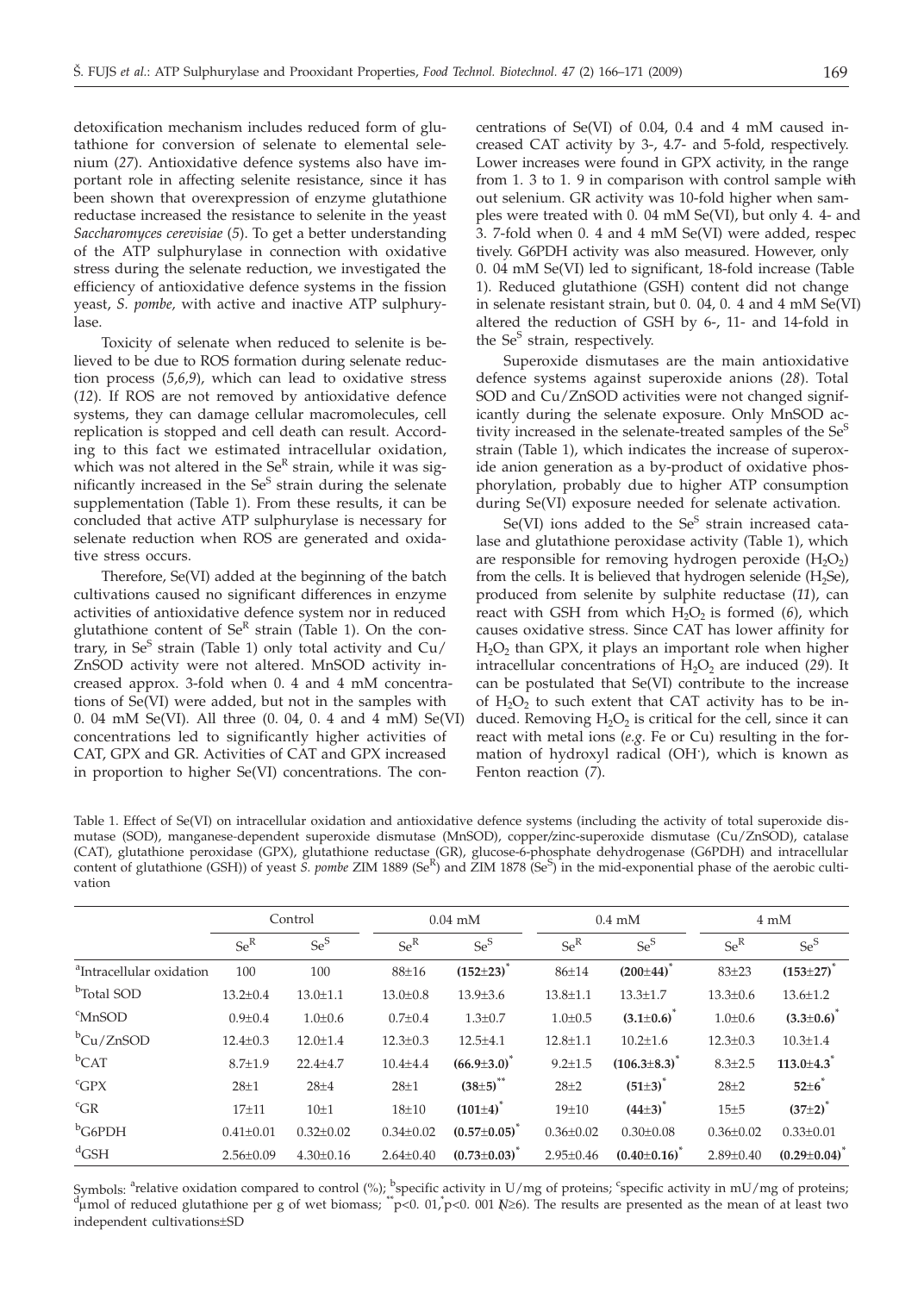Oxidized glutathione, produced from GPX catalyzed reaction, has to be reduced by the NADPH-dependent glutathione reductase (*12*), when overexpression of GR increases resistance to selenite (*5*). In contrast to CAT and GPX activity, higher concentration of Se(VI) decreased GR activity (Table 1) of  $Se<sup>S</sup>$  strain. As already mentioned, since the addition of 4 mM Se(VI) caused higher selenium bioaccumulation in Se<sup>S</sup> strain (8), intracellular consumption of ATP and NADPH was increased due to higher selenate transport and its reduction. Consequently, possible lower content of ATP in NADPH required for GR activity caused lower GR activity in 4 mM than in the case of 0. 04 mM Se(VI) and therefore, the level of GR induction was lower. Additionally, activity of glucose-6-phosphate dehydrogenase (G6PDH), which catalyses the rate-limiting NADPH-producing step in the pentose phosphate pathway (*14*), was significantly higher only when  $0.04$  mM Se(VI) were added to S $\delta$  strain (Table 1).

Besides enzymatic defence system, the role of reduced form of glutathione in the antioxidative defence systems was also investigated. According to the measurement of intracellular content of GSH (Table 1), it can be concluded that the addition of Se(VI) does not cause any significant differences between the Se(VI) treated samples and the control  $Se^{R}$  strain. On the contrary, it was found that in Se<sup>S</sup> strain selenate supplementation decreased intracellular content of GSH (Table 1). It is known that GSH has a dual role in selenite-induced stress. It can act as an antioxidant, protecting the cells against oxidative stress, or as a prooxidant, facilitating oxidative stress (*27*). Selenite can react with GSH in nonenzymatic reduction, when ROS are believed to be formed, especially hydrogen peroxide and superoxide anion (11,30). GSH content in Se<sup>S</sup> strain can decrease due to probable selenite transport in the vacuole of the cell as a glutathione conjugate resulting in depletion of GSH in the cytoplasm. Therefore, GSH in the vacuole could not be efficiently regenerated by GR (*5*). Due to higher selenate bioaccumulation when higher concentrations of selenate were added to the growth media in  $Se<sup>S</sup>$  strain (*8*), more GSH could react in nonenzymatic reaction, leading to lower concentrations of GSH in the case of 4 mM selenate in comparison with 0.04 mM selenate concentration.

## **Conclusion**

In this study the influence of selenium prooxidative properties on the antioxidative defence system level in the fission yeast *Schizosaccharomyces pombe* was presented. It can be seen from Table 1 that Se(VI) did not alter enzymatic activities of  $Se^{R}$  strain due to inactive ATP sulphurylase. Therefore, the results are consistent with the work of Raspor *et al*. (*8*), who found that active ATP sulphurylase is necessary for the selenate reduction when ROS are formed (*5,6*). The model study of analysis of selenate sensitive and resistant strains showed that active ATP sulphurylase has a key role in selenate prooxidative properties. Comparison of antioxidative enzyme activities and intracellular oxidation of dichlorofluorescin (DCFH) of  $Se^S$  and  $Se^R$  strains showed that selenate toxicity is caused by induction of ROS formation when

active ATP sulphurylase is present, which can be clearly observed as decreased cell viability.

### *Acknowledgement*

Authors are grateful to Prof Anna Maráz (Budapest Corvinus University, Faculty of Food Science, Department of Microbiology and Biotechnology, Budapest, Hungary) for providing the yeast strains.

## **References**

- *1.* M.P. Rayman, The importance of selenium to human health, *Lancet, 356* (2000) 233–241.
- *2.* J. Nève, Selenium as a 'nutraceutical': How to conciliate physiological and supra-nutritional effects for an essential trace element, *Curr. Opin. Clin. Nutr. Metab. Care*, *5* (2002) 659–663.
- *3.* J.E. Spallholz, Free radical generation by selenium compounds and their prooxidant toxicity, *Biomed. Environ. Sci. 10* (1997) 260–270.
- *4.* J.E. Spallholz, D.J. Hoffman, Selenium toxicity: Cause and effects in aquatic birds, *Aquat. Toxicol. 57* (2002) 27–37.
- *5.* B. Pinson, I. Sagot, B. Daignan-Fornier, Identification of genes affecting selenite toxicity and resistance in *Saccharomyces cerevisiae*, *Mol. Microbiol. 36* (2000) 679–687.
- *6.* M. Bébien, G. Lagniel, J. Garin, D. Touati, A. Verméglio, J. Labarre, Involvement of superoxide dismutases in the response of *Escherichia coli* to selenium oxides, *J. Bacteriol. 184* (2002) 1556–1564.
- *7.* K. Sigler, J. Chaloupka, J. Brozmanová, N. Stadler, M.J. Höfer, Oxidative stress in microorganisms – I. Microbial *vs*. higher cells – Damage and defences in relation to cell aging and death, *Folia Microbiol. 44* (1999) 587–624.
- 8. P. Raspor, Š. Fujs, L. Banszky, A. Maraz, M. Batič, The involvement of ATP sulfurylase in Se(VI) and Cr(VI) reduction processes in the fission yeast *Schizosaccharomyces pombe*, *Appl. Microbiol. Biotechnol. 63* (2003) 89–95.
- *9.* R.J. Turner, J.H. Weiner, D.E. Taylor, Selenium metabolism in *Escherichia coli*, *BioMetals, 11* (1998) 223–227.
- *10.* L. Bánszky, T. Simonics, A. Maráz, Sulphate metabolism of selenate-resistant *Schizosaccharomyces pombe* mutants, *J. Gen. Appl. Microbiol. 49* (2003) 271–278.
- *11.* G.L. Dilworth, R.S. Bandurski, Activation of selenate by adenozine 5'-triphosphate sulfurylase from *Saccharomyces cerevisiae*, *Biochem. J. 163* (1977) 521–529.
- *12.* D.J. Jamieson, Oxidative stress responses of the yeast *Saccharomyces cerevisiae*, *Yeast, 14* (1998) 1511–1527.
- *13.* S.D. Ravindranath, I. Fridovich, Isolation and characterization of a manganese-containing superoxide dismutase from yeast, *J. Biol. Chem. 250* (1975) 6107–6112.
- *14.* R.F. Kletzien, P.K. Harris, L.A. Foellmi, Glucose-6-phosphate dehydrogenase: A 'housekeeping' enzyme subject to tissue-specific regulation by hormones, nutrients, and oxidant stress, *FASEB J. 8* (1994) 174–181.
- 15. P. Raspor, M. Batič, P. Jamnik, Measurement of yeast viability/mortality in the presence of chromium(VI), *Food Technol. Biotechnol. 37* (1999) 81–86.
- *16.* W. Jakubowski, G. Bartosz, Estimation of oxidative stress in *Saccharomyces cerevisiae* with fluorescent probes, *Int. J. Biochem. Cell Biol. 29* (1997) 1297–1301.
- *17.* P. Jamnik, P. Raspor, Stress response of yeast *Candida intermedia* to Cr(VI), *J. Biochem. Mol. Toxicol. 17* (2003) 316–323.
- *18.* M.M. Bradford, A rapid and sensitive method for the quantitation of microgram quantities of protein utilizing the principle of protein-dye binding, *Anal. Biochem.* (1976) 248–254.